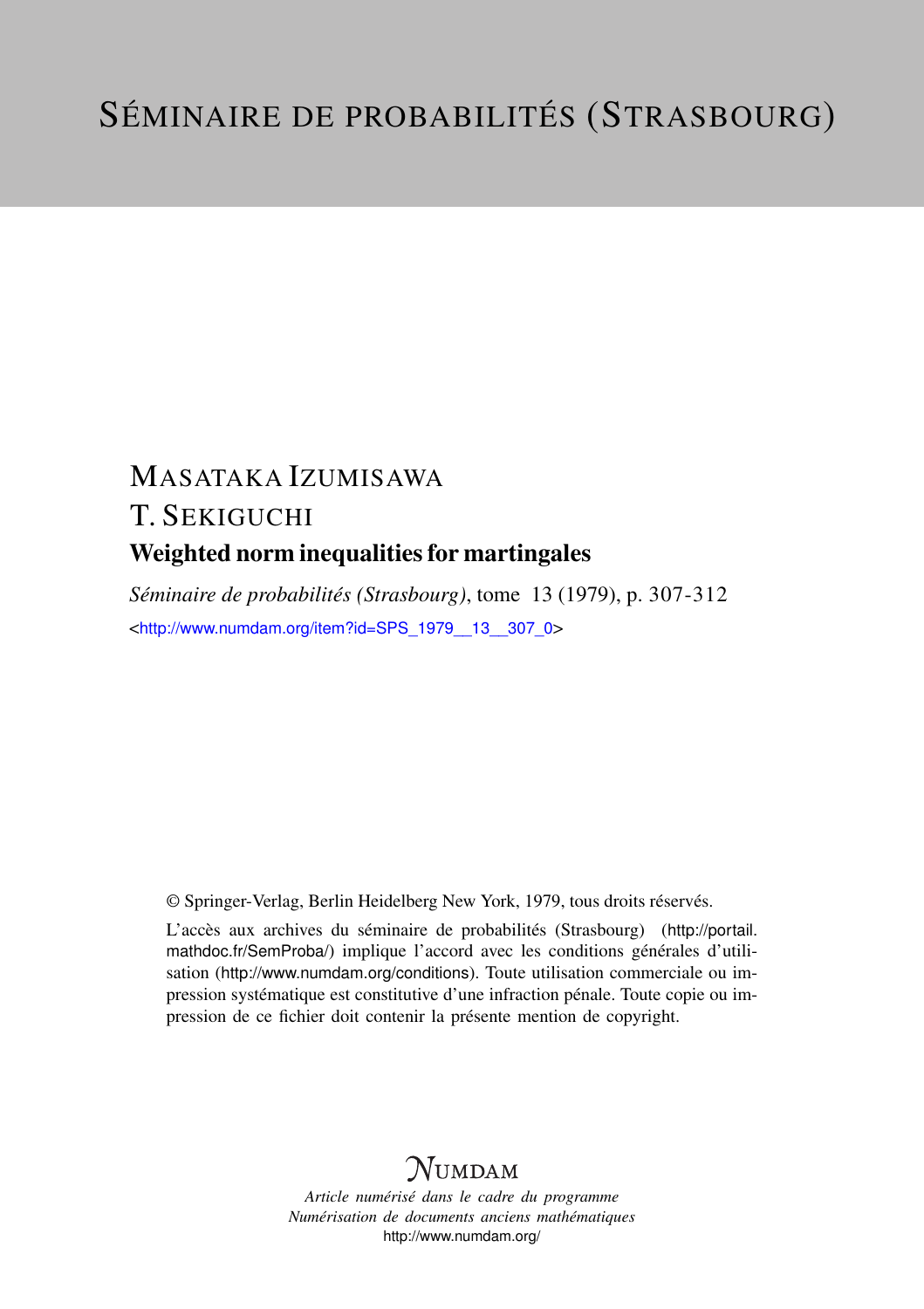## WEIGHTED NORM INEQUALITIES FOR MARTINGALES

M. Izumisawa and T. Sekiguchi

In this note we extend THEOREM 4 in M. Izumisawa and N. Kazamaki [1], to the case when the weight is not continuous as a martingale.

1. Theorem.

Let  $(\Omega, F, P)$  be a probability space with an inceasing right continuous family  $(\underline{\mathbb{F}}_t)_{t\geqq 0}$  of sub- $\sigma$ -fields of  $\underline{\mathbb{F}}$  such that  $\underline{F} = \bigvee_{t \geq 0} \underline{F}_t$ . We use the same notations  $[X, Y]$ ,  $X^*$  and so on as in  $P.\overline{\mathbb{A}}$ . Meyer [2]. Let Z be a uniformly integrable martingale with  $E[Z_{\infty}] = 1$  and  $Z_{\infty} > 0$  a.s.. We put  $\hat{P} =$  $Z_{\infty} \cdot P$  and

(1) 
$$
\hat{M} = - \int_{0}^{1} z_{s} d(z_s^{-1})
$$
.

Then M is a local martingale with respect to P as is shown later.

THEOREM. Let X be any local martingale with respect to P. Then we have the inequalities

(2) 
$$
(1/2)\{1 - (2\sqrt{2}+1)\|\hat{M}\|_{B(\hat{P})}\}\hat{E}[[X, X]_{\infty}^{1/2}] \leq \hat{E}[X^*]
$$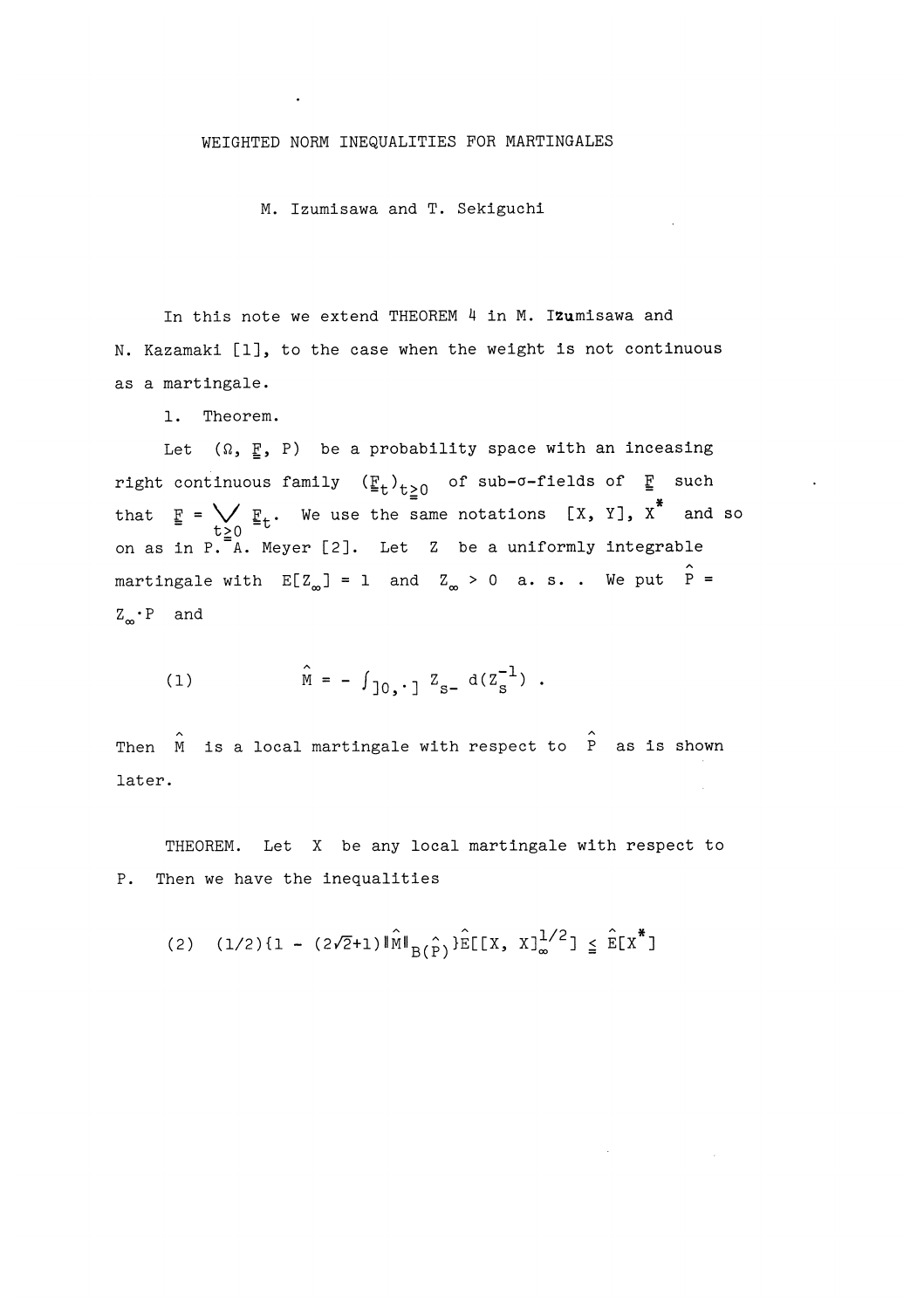$$
\leq \sqrt{2}(4+5\|\widehat{\mathbf{M}}\|_{\mathbf{B}(\widehat{\mathbf{P}})})\widehat{\mathbf{E}}\llbracket \llbracket \mathbf{X}, \; \mathbf{X} \rrbracket_{\infty}^{1/2} \rrbracket,
$$

where  $\hat{E}$  ] and  $\|$   $\|$   $\mathsf{B}(\hat{\mathsf{p}})$  denote the expectation and the BMO-norm with respect to the probability measure  $\hat{P}$  respectively.

By applying Garsia's lemma (see [2] V.24, p. 347) to the above theorem, we obtain the following corollary.

COROLLARY. Let  $\Phi$  be a continuous increasing convex function on  $[0, \infty[$  with  $\Phi(0) = 0$  and satisfy the growth condition, that is, there exists a constant A such that  $\Phi(2t) \leq A\Phi(t)$ for all t. Assume that  $\|\hat{\mathbf{M}}\|_{\text{B}(\hat{P})} < (2\sqrt{2} + 1)^{-1}$ . Then for any local martingale X with respect to P.

(3) 
$$
c\widehat{E}[\Phi(X^*)] \leq \widehat{E}[\Phi[X, X]_{\infty}^{1/2}] \leq c\widehat{E}[\Phi(X^*)].
$$

Here, the choice of c and C depends only on the growth parameter  $A$  of  $\Phi$ .

2. Proof of the Theorem. For a local martingale X with respect to P we define

(4) 
$$
\hat{x} = x - \int_{0}^{x} z_s^2 d[x, z]_s
$$

Then X is a local martingale with respect to P (see [2] VI. 22-26, p. 376). We put

$$
308 \\
$$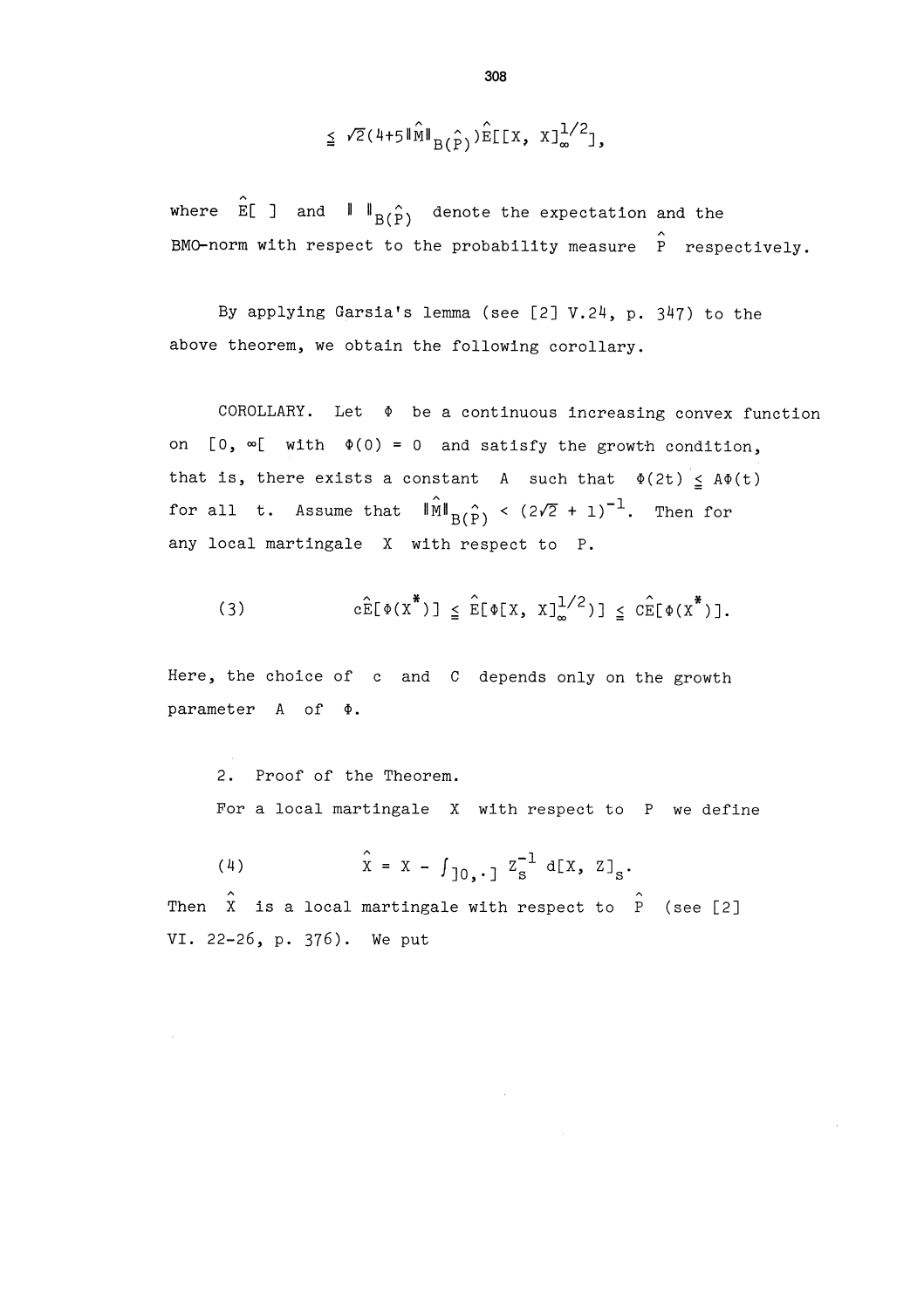(5) 
$$
M = f_{0,1} z_{s}^{-1} dz_{s}
$$

We apply Ito's formula to  $1 = Z_t Z_t^{-1}$  obtaining

$$
M_{t} + \int_{0,t}^{t} Z_{s-} d(Z_{s}^{-1})
$$
\n
$$
= - \int_{0,t}^{t} d[Z, Z^{-1}]_{s}
$$
\n
$$
= \int_{0,t}^{t} d(Z^{c}, \frac{1}{Z^{2}} \cdot Z^{c} )_{s} - \int_{0}^{t} \sum_{s=1}^{t} \Delta Z_{s} \Delta(Z^{-1})_{s}
$$
\n
$$
= \int_{0,t}^{t} Z_{s-}^{-1} d(M^{c}, Z^{c} )_{s} + \int_{0}^{t} \sum_{s=1}^{t} Z_{s-}^{-1} \Delta M_{s} \Delta Z_{s}
$$
\n
$$
= \int_{0,t}^{t} Z_{s}^{-1} d[M, Z]_{s} .
$$

Therefore  $\stackrel{\frown}{M}$  defined in (1) is a local martingale with respect to P.

We proceed to prove the following relations:

(6) 
$$
\hat{x} = x - [x, \hat{m}],
$$
  
\n(7)  $(1 - \|\hat{M}^d\|_{B(\hat{P})}) [x, x]^{1/2} \leq [\hat{x}, \hat{x}]^{1/2} \leq (1 + \|\hat{M}^d\|_{B(\hat{P})}) [x, x]^{1/2}$   
\n(8)  $(1/2)\hat{E}[(\hat{x}, \hat{x}]^{1/2}] \leq \hat{E}[\hat{x}^*] \leq 4\sqrt{2}\hat{E} [(\hat{x}, \hat{x}]^{1/2}],$ 

 $\bar{z}$ 

and

 $\mathcal{A}^{\mathcal{A}}$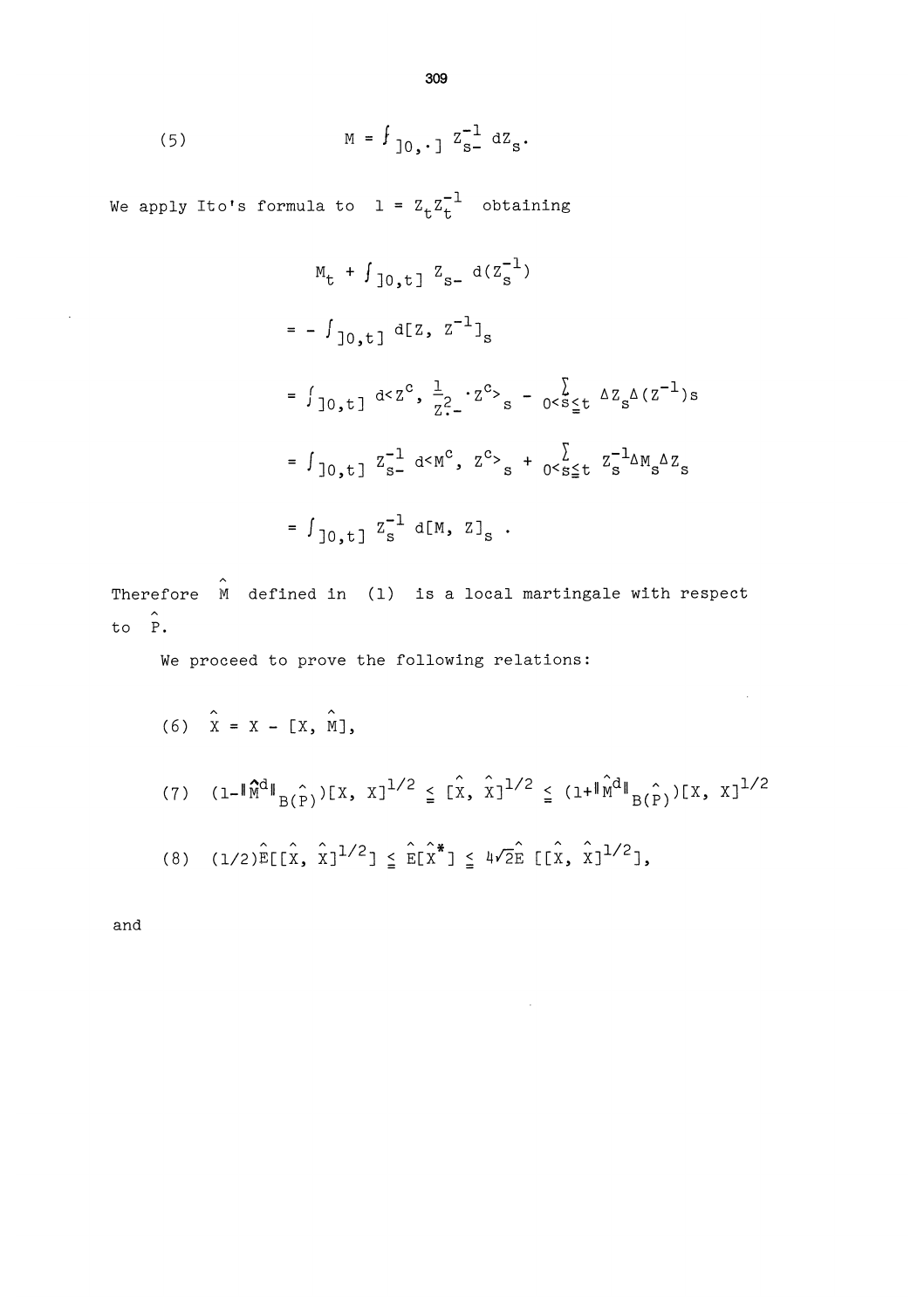$$
(9) \quad \widehat{\mathbb{E}}[f]_{0,\infty} \, d[X, M]_{s} | \, \leq \sqrt{2} \widehat{\mathbb{E}}[X, X]_{\infty}^{1/2} \, d\widehat{M} \|_{B(\widehat{F})}.
$$

From (4)

$$
\hat{\mathbf{M}}_{t} = \int_{0,t} z_{s-}^{-1} dz_{s} - \int_{0,t} z_{s}^{-1} d[z_{-}^{-1}z, z]_{s},
$$

we have

$$
[x, \hat{M}]_{t} = \int_{0,t} z_{s}^{-1} d \langle x^{c}, z^{c} \rangle_{s} - \sum_{0 < s \leq t} \Delta x_{s} \{ \Delta z_{s} / z_{s-} - z_{s}^{-1} (\Delta z_{s} / z_{s-}) \Delta z_{s} \}
$$
\n
$$
= \int_{0,t} z_{s}^{-1} d \langle x^{c}, z^{c} \rangle_{s} + \int_{0,t} z_{s}^{-1} d[x^{d}, z^{d}]_{s}
$$
\n
$$
= \int_{0,t} z_{s}^{-1} d[x, z]_{s}
$$

and so we obtain the equality (6). According to the equalities  $\langle x^c \rangle$  =  $\langle x^c \rangle$  (see [2] VI. 25, p. 378) and  $\Delta \hat{x}_t = \Delta x_t - \Delta x_t \Delta \hat{m}_t =$  $\Delta X_t(1-\Delta \hat{M}_t)$ , we get easily the inequality (7). The inequality (8) is nothing but Davis' inequality (see [2] V. 29, P. 349). The last Inequality (9) is of Feffermann's type. The proof of  $[2]$  V. 9, p. 337 is still valid in our case where X is a semi-martingale with respect to  $\hat{P}$ .

Now it follows from the above equation and inequalities  $(6) - (9)$  that

$$
\hat{E}[x^*] = \hat{E}[(\hat{x} + [x, \hat{m}])^*]
$$
  

$$
\geq \hat{E}[\hat{x}^*] - \hat{E}[f_0^{\infty}|\text{d}[x, \hat{m}]_{s}]
$$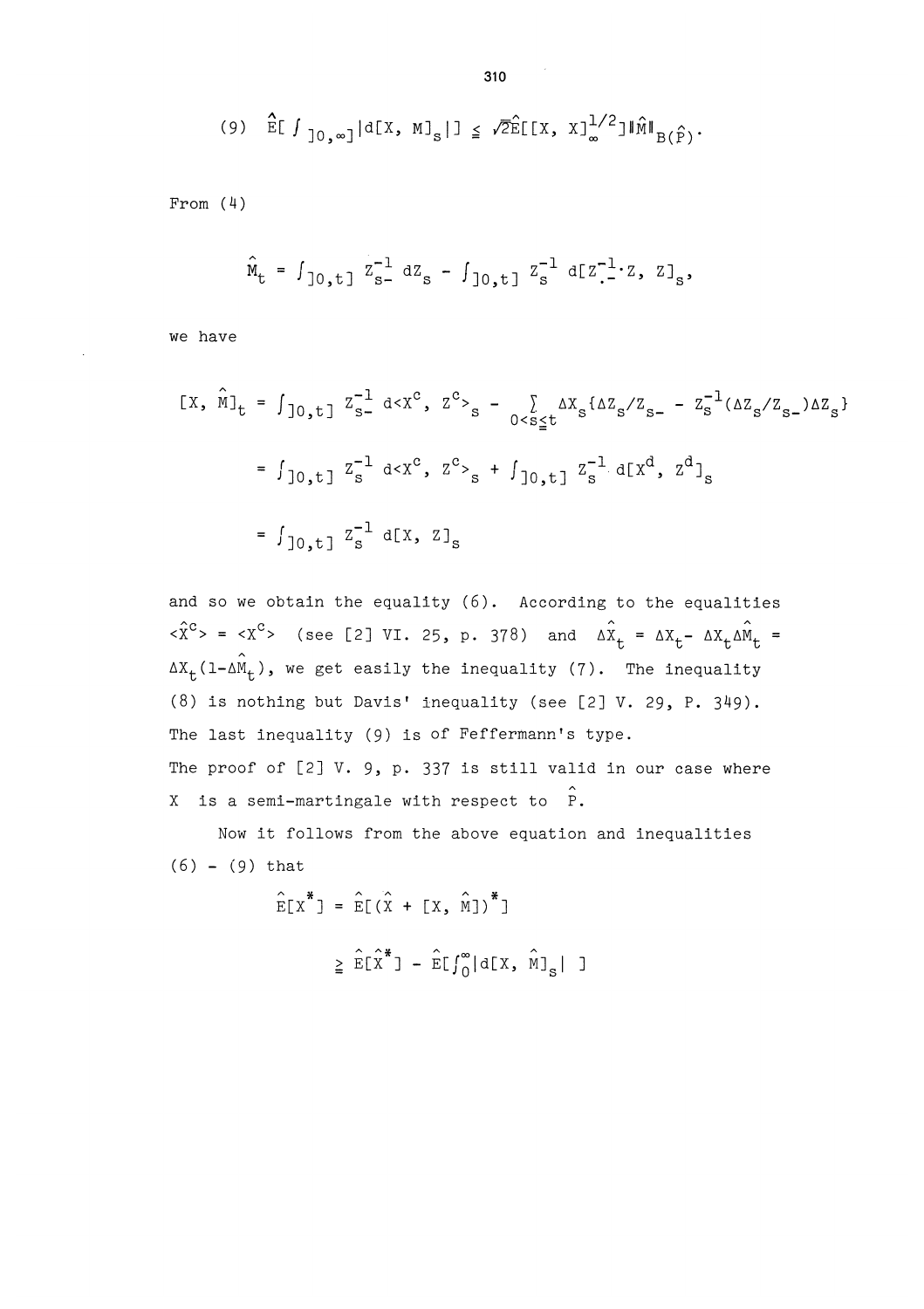$$
\geq (1/2)\hat{E}[\hat{x}, \hat{x}]_{\infty}^{1/2}] - \sqrt{2}\|\hat{M}\|_{B(\hat{P})}\hat{E}[[x, x]_{\infty}^{1/2}]
$$
\n
$$
\geq (1/2)(1 - \|\hat{M}^{d}\|_{B(\hat{P})})\hat{E}[[x, x]_{\infty}^{1/2}] - \sqrt{2}\|\hat{M}\|_{B(\hat{P})}\hat{E}[[x, x]_{\infty}^{1/2}]
$$
\n
$$
= (1/2)\{1 - (2\sqrt{2}+1)\|\hat{M}\|_{B(\hat{P})}\}\hat{E}[[x, x]_{\infty}^{1/2}]
$$

and

$$
\hat{E}[x^*] = \hat{E}[(\hat{x} + [x, \hat{M}])^*]
$$
\n
$$
\leq \hat{E}[\hat{x}^*] + \hat{E}[\int_0^\infty | d[x, \hat{M}]_s | ]
$$
\n
$$
\leq 4\sqrt{2}\hat{E}[(\hat{x}, \hat{x})_{\infty}^{1/2}] + \sqrt{2}\|\hat{M}\|_{B(\hat{P})}\hat{E}[[X, x]_{\infty}^{1/2}]
$$
\n
$$
\leq 4\sqrt{2}(1 + \|\hat{M}^d\|_{B(\hat{P})})\hat{E}[[X, x]_{\infty}^{1/2}] + \sqrt{2}\|\hat{M}\|_{B(\hat{P})}\hat{E}[[X, x]_{\infty}^{1/2}]
$$
\n
$$
= \sqrt{2}(4 + 5\|\hat{M}\|_{B(\hat{P})})\hat{E}[[X, x]_{\infty}^{1/2}]
$$

Finally we remark that, even though M is not continuous, for each continuous local martingale X with respect to P the constants of the inequalities (2)  $(1/2)\{1 - (2\sqrt{2}+1) \|\hat{M}\|_{B(\hat{P})}\}$ and  $\sqrt{2}(4 + 5 \|\hat{M}\|_{B(\hat{P})})$  can be replaced by  $(1/2)(1 - 2\sqrt{2}\|\hat{M}\|_{B(\hat{P})})$ and  $\sqrt{2}(4 + \|\hat{M}\|_{B(\hat{P})})$  respectively, which are the same constants as in M. Izumisawa and N. Kazamaki [1].

[1] M. Izumisawa and N. Kazamaki, Weighted norm inequalities for martingales, Tôhoku Math. Journ. 29(1977), 115-124.